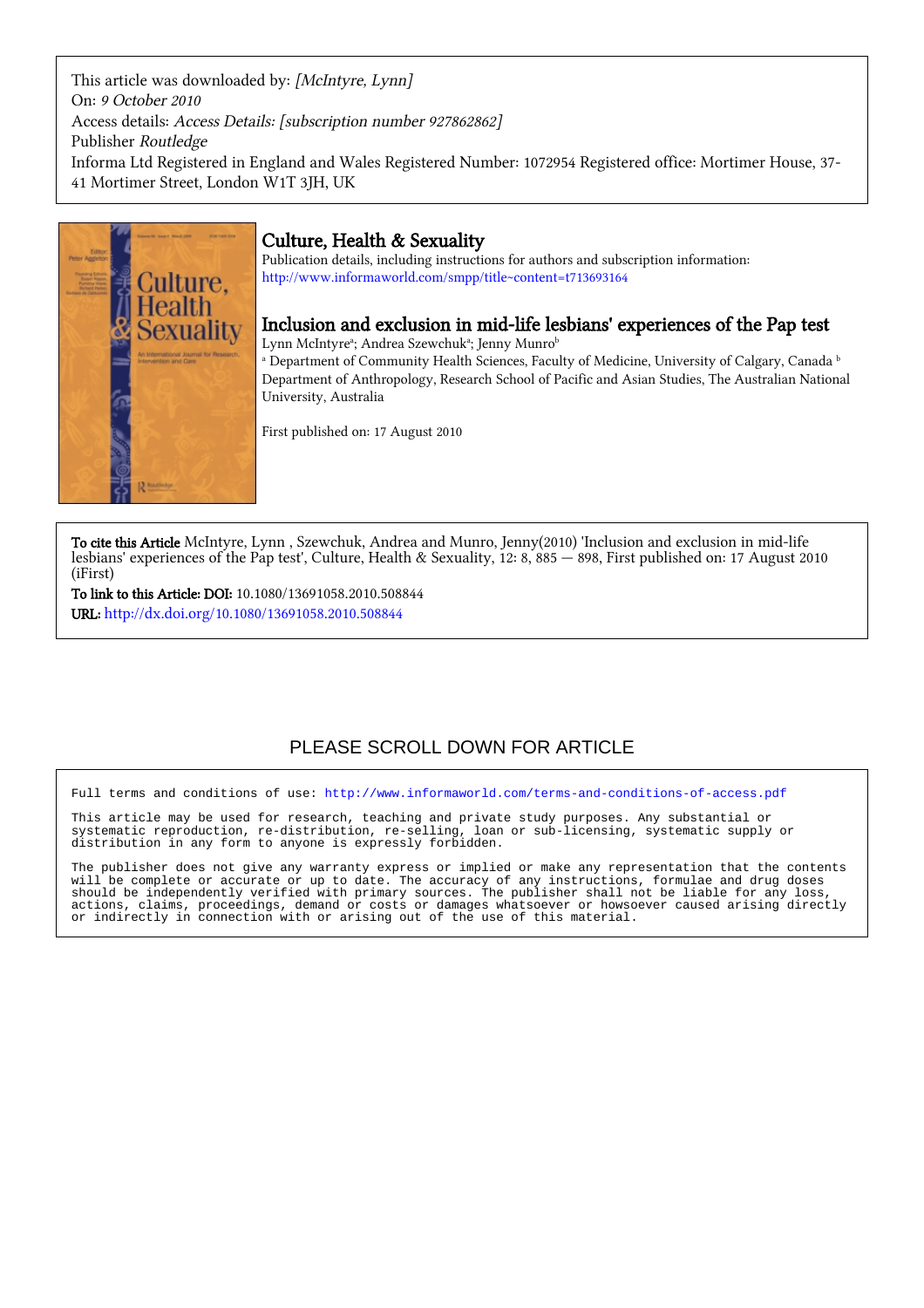# Inclusion and exclusion in mid-life lesbians' experiences of the Pap test

Lynn McIntyre<sup>a\*</sup>, Andrea Szewchuk<sup>a</sup> and Jenny Munro<sup>b</sup>

<sup>a</sup>Department of Community Health Sciences, Faculty of Medicine, University of Calgary, Canada; **b** Department of Anthropology, Research School of Pacific and Asian Studies, The Australian National University, Australia

(Received 5 February 2010; final version received 13 July 2010)

Lesbians are said to feel excluded by sexual health messages that presume heterosexuality, a finding linked to lower levels of Papanicolaou (Pap) testing. This paper discusses a small, focused qualitative study based in Calgary, Canada that illuminated mid-life lesbians' experiences and perceptions of Pap testing and health. Participants indicated that they felt compelled and invited to access Pap testing by an inclusive discourse – that of 'mid-life', a period associated with an increased need for body surveillance. They also reflected upon aging as an experience of liberation, increased confidence and a time when they could 'catch up' on health and sexuality issues denied them in their younger days. On the other hand, there was significant uncertainty about Pap testing, human papillomavirus (HPV), cervical cancer and what kind of sexual healthcare is necessary for lesbians, which was reinforced by physician messages suggesting a reduced need for Pap testing when lesbian sexual identity was disclosed. In approaching mid-life lesbian healthcare, we suggest that greater analytical attention should be paid to the ways in which lesbian women are included, as much as excluded, in dominant sexual health scripts particularly by health providers who need to attend to women's diverse experiences and needs.

Keywords: lesbian; Pap test; exclusion; Canada

#### Introduction

Recent analyses argue that lesbians are excluded from safer sex messages because dominant sexual scripts, or contemporary social and cultural discourses that influence lived experience and decision-making, assert that 'real' sex, and therefore 'real' risk, is defined by penile penetration (Power, McNair and Carr 2009, 70, 78–9; Richardson 2000, 37–8). Sexual health information that assumes heterosexuality may result in a 'social construction of immunity' for lesbian women (Richardson 2000, 34) who may perceive themselves to be at low risk for sexually transmitted infections (STIs), including human papillomavirus (HPV), the virus responsible for the majority of cervical cancers (Hyde et al. 2007; Power, McNair and Carr 2009; Powers, Bowen and White 2001). Richardson (2000) discussed ways in which lesbians are excluded from sexual health messages.

A recent study concluded that lesbians generally feel at low risk for STIs, including HPV, because they are excluded from dominant sexual scripts that inform the negotiation of safer sex practices (Power, McNair and Carr 2009, 67). This perception of exclusion

ISSN 1369-1058 print/ISSN 1464-5351 online © 2010 Taylor & Francis DOI: 10.1080/13691058.2010.508844 http://www.informaworld.com

<sup>\*</sup>Corresponding author. Email: lmcintyr@ucalgary.ca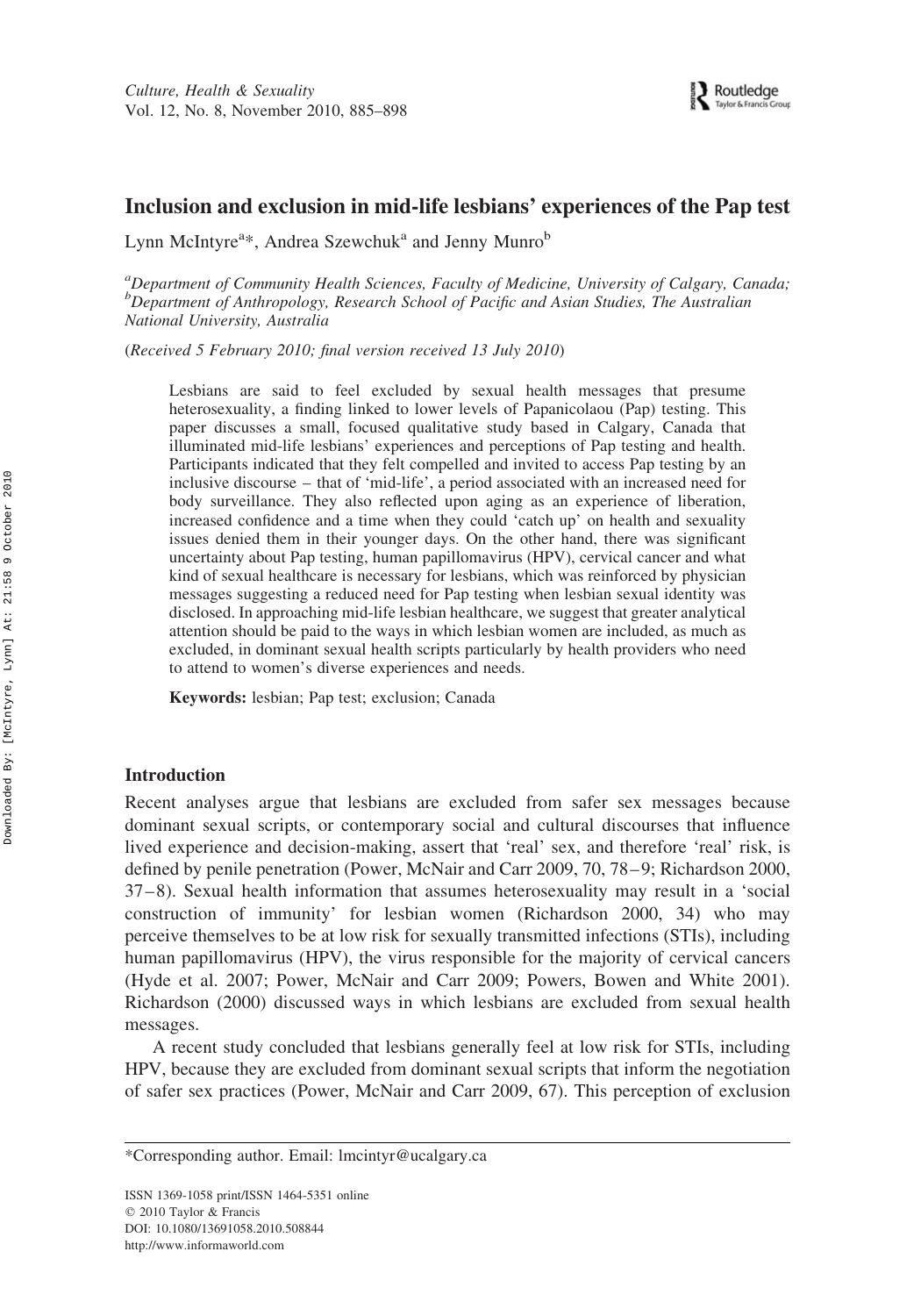contributes to lower Papanicolaou (Pap) test rates and later detection of cervical cancer (Diamant, Schuster and Lever 2000) in lesbians.<sup>1</sup> Given strong evidence that experiences of discrimination, unequal treatment and reduced access (Powers, Bowen and White 2001, 45), stigmatisation or fears of discrimination underpin lesbians' experiences with health providers (Bergeron and Senn 2003; Hudspith 1999; Mathieson 2007), it is entirely appropriate that 'exclusion' has emerged as a dominant analytical focus in lesbian health research (e.g. Mathieson 2007; Power, McNair and Carr 2009; Ramsay 1994; Richardson 2000).

In response to these findings, scholars have promoted inclusive, explicit and lesbianspecific healthcare approaches (Power, McNair and Carr 2009, 79; Hyde et al. 2007, 47). It is unclear what contemporary forms of inclusion in lesbian healthcare would entail. Inclusion in social policy is linked to engaging diverse, marginalised or underprivileged populations (Baldock 2007, 15–16). From the literature on education and social inclusion we find inclusion subsumed by other names, such as 'mainstreaming', 'integration' and 'normalization' (Thompkins and Deloney 1995). With regard to sexual minorities, scholars have advocated 'sexual citizenship' as a paradigm that offers belonging, inclusion, visibility, rights and justice (Daley 2006, 798). Epstein (2007, 11) proposed that an 'inclusion and difference paradigm' now dominates US healthcare policy, but that these reforms have unintended consequences:

By approaching health from the vantage point of categorical identity, they ignore other ways in which health risks are distributed in society. By valorizing certain categories of identity, they conceal others from view. By treating each of the recognized categories in a consistent fashion, they often ignore important differences across them. By focusing on groups, they obscure individual-level differences.

Conceptualisations of lesbian 'inclusion' therefore deserve attention and cannot be assumed to uncritically offer empowerment, belonging or personal satisfaction.

Attentive to calls for more inclusive approaches to sexual healthcare for lesbians, the purpose of this paper is to examine feelings of inclusion and exclusion expressed by a group of mid-life lesbians in Calgary, Canada, who recount their experiences with Pap testing. We hope to shed light on critical questions about how mid-life lesbian women's sexual healthcare needs can be made visible and distinct without fomenting stigma or motivating hegemonic assumptions about lesbian experiences and identities.

The objective of this study was to understand the experiences of mid-life (defined as 45–55 years of age) lesbian women in Calgary related to the Pap test in order to improve clinical practice. Participants' discussion of the Pap test experience yielded recommendations to improve practitioners' communication and clinical encounters with their lesbian patients as well as suggestions for creating a more welcoming clinical setting (Szewchuk and McIntyre 2010). In addition to discussing their clinical experiences, participants also provided a rich discussion on intersecting issues of sexuality, health risk and health-seeking behaviours that specifically related to their age group's experiences of inclusion and exclusion. It is these experiences that form the basis of our analysis in this paper.

#### Methodology

This research took place in Calgary, a city of about one million people and the largest city in Alberta. Alberta is one of Canada's western provinces, where the petroleum industry, tourism and agriculture produce an economy characterised by rapid growth and periodic downturns. One of the city's iconic celebrations is the Calgary Stampede, which highlights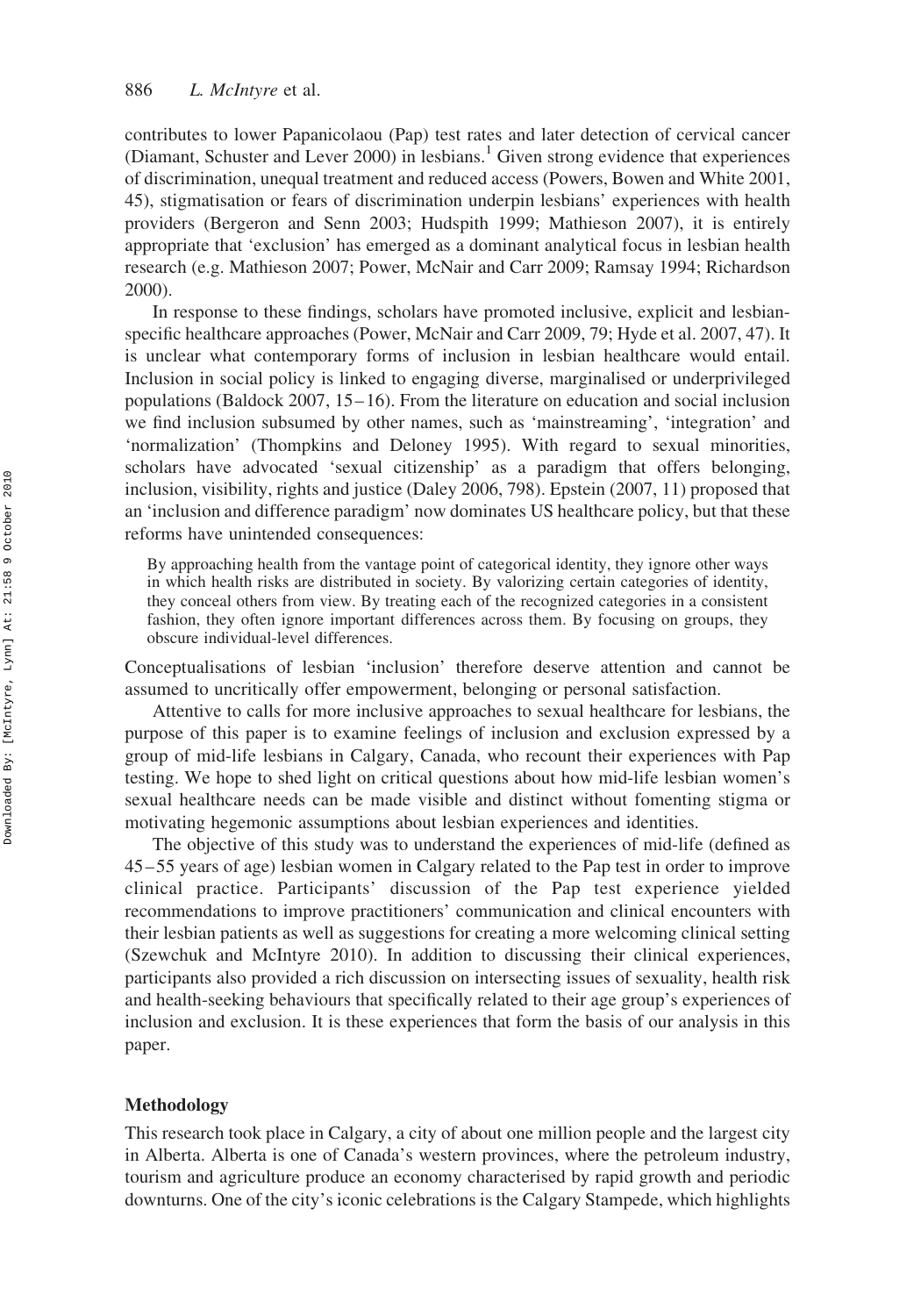the city's identification with rural-based, cowboy lifestyles; conversely, Calgary is also home to the second largest number of corporate head offices in Canada. Gay and lesbian communities in Calgary are increasingly visible, although public spaces dedicated to these groups come and go with the times, in line with the city's boom-bust nature. The city has a gay pride council, which supports an annual parade, dance and festival, a gay and lesbian travel agency and several gay and lesbian community service providers. In keeping with the region's cowboy culture, a gay rodeo is held annually. Yet among Canadian provinces, Alberta is politically conservative and is the least gay-friendly in terms of basic laws and protections. For instance, sexual orientation was not protected by Alberta's human rights legislation until October 2009 (Government of Alberta 2009).

The participants in this study were self-identified lesbian women, within the mid-life age range and living in Calgary, who had experienced at least one Pap test in Calgary. Because we were interested in the clinical experience of the test itself, we excluded women who had never had a Pap test, a group who might reveal different factors leading to Pap avoidance. In addition to these characteristics, participants were purposively selected on clinical risk factors known to be associated with needing a Pap test, i.e. biological motherhood and previous gynaecologic problems. Participants were elicited using email lists and social networks focusing on gay and lesbian people in mid-life, as well as announcements posted at a local lesbian bar. Additionally, flyers were distributed at a community organization that caters to Calgary's sexual minorities' community. Some participants were also recruited through snowball sampling.

Recruitment yielded seven eligible women, one of whom was slightly younger than our preferred age range, whose mean age was 48.7 (range 43–54) years. One participant was Asian, the rest were white. All women had some post-secondary education and two had completed master's degrees. All participants worked, one received government financial assistance for a temporary disability. Five women were partnered with women, one was married (same-sex marriage is legal in Canada) and one identified herself as single. One woman had children in a previous heterosexual marriage and six were nulliparous. Another woman had attempted conception through in-vitro fertilization.

Interview locations consisted of either the participant's home or a community location of her choice. Written informed consent was obtained from participants in accordance with the ethical protocol approved by the Conjoint Health Research Ethics Board of the University of Calgary. Semi-structured interviews, consisting of simple open-ended questions over the course of an hour, were conducted by the second author (AS) between October and December 2008. The research method was intended to generate dialogue about experiences that may have been overlooked or underexplored in large-scale, surveybased studies, not to produce generalisations applicable to a large population of lesbians.

Results were returned to participants in a focus group meeting and subsequently by way of a written report. Participants supported the results and expressed that they accurately reflected their experiences and perceptions. On the basis of our own review of the data and the response of participants to our results, we concluded that we had reached sufficient saturation with the seven interviews to comment on the clinical issues encountered by the women and their broader experiences within the healthcare system.

Nonetheless, the limitations of this study include the small sample of lesbian-identified women from a particular Canadian centre, who are also likely better educated than the general population of self-identified lesbians.

All interviews were audio-recorded and professionally transcribed, transcripts were then compared to audio-recordings for accuracy. Extensive field notes were prepared after each interview. Conventional qualitative analysis (Hsieh and Shannon 2005) was used to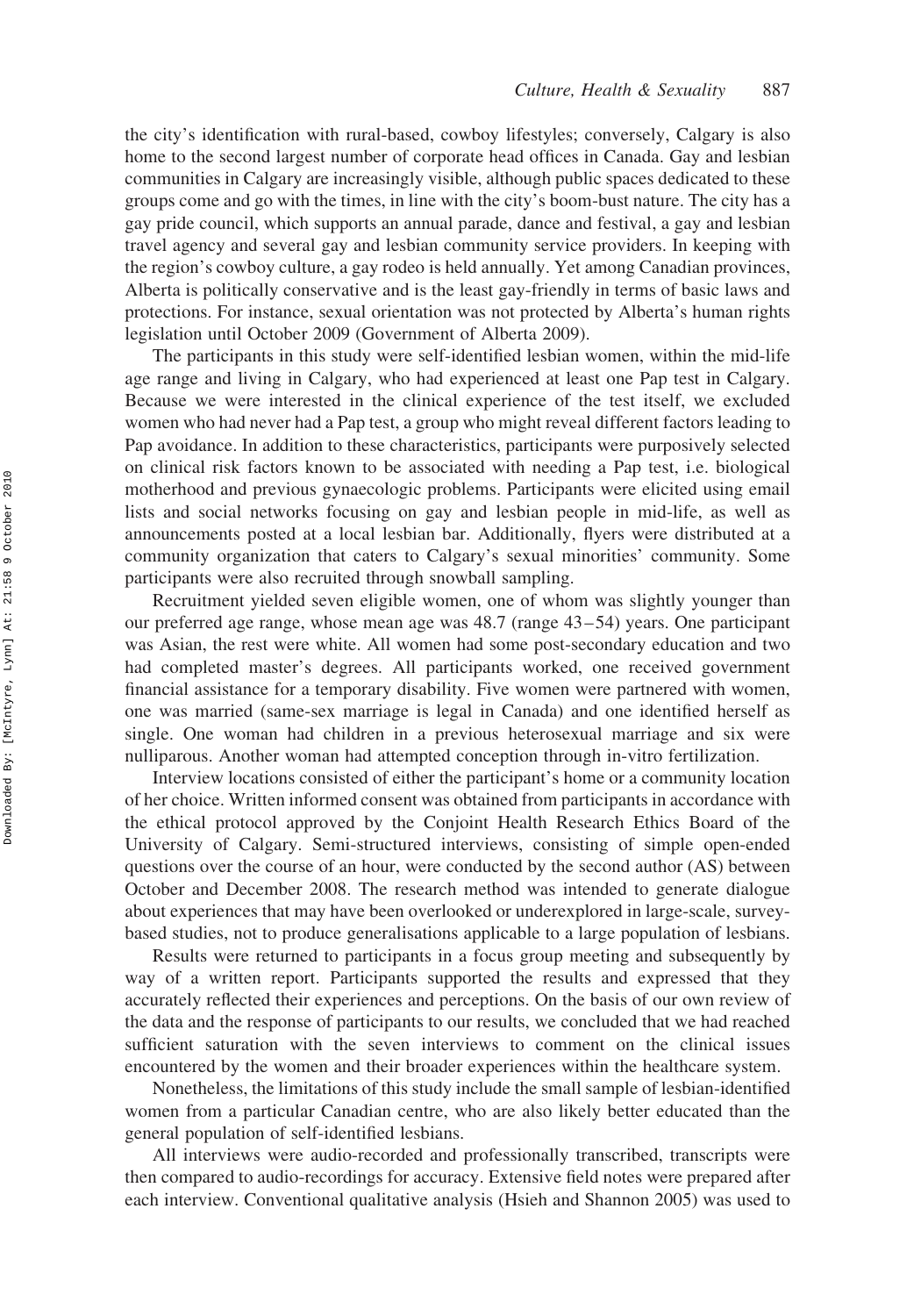code and interpret the interviews using NVivo 8 (QSR International 2009). All authors participated in transcript review and analysis. The following sections of the paper discuss interview results that illuminated experiences of exclusion as well as inclusion.

# Results

Mid-life lesbians in this study described themselves as being part of an age group with greater health risks. They also reflected upon aging as an experience of liberation associated with increased confidence and the capacity to 'catch up' on health and sexuality knowledge that they found inaccessible in their younger days due to lack of available information and stigma against their sexual orientation. The women were generally proactive in seeking information, especially from the Internet, but also from friends, family and, to a lesser extent, health centres. Still, there was a significant amount of uncertainty and confusion about Pap testing, HPV, STIs, cervical cancer and the extent to which sexual healthcare was necessary for lesbian women. Participants had mixed experiences with physicians and with Pap testing in terms of communication and disclosure and in terms of being provided or denied Pap tests.

# 'I certainly never heard about it from my mother': coming of age before gay 'liberation'

Participants identified themselves as a generation that came from a different era when awareness of sexuality, health and healthcare was limited, especially for rural women. For example, Leila<sup>2</sup> explained the trajectory of her knowledge of Pap testing:

I certainly never heard about it from my mother ... I never heard about it from my friends ... I mean if they had told me when I was 15 that if I never had sex with a guy, I'd never have to have a Pap test, then I would never have had sex with a guy you know but they didn't seem to know those things in those days so now I have to have a Pap test every second year. (Leila, age 48)

Brenda, originally from rural Alberta, also described a sense of growing up in a different era, when people did not go to the doctor for every problem:

It's just, the way that we, we were brought up you know like if your arm was hanging from the socket you know Mom would sew it up and put it back in the socket. You know you're just built tough. (Brenda, age 49)

When they were younger, the women got their information about sexuality and sexual health from birth control centres and books or they did not have access to information:

No, [I] didn't even know anything about it [Pap test]. Unfortunately when I was younger none of it was explained to me. (Sheila, age 51)

The issue of access to information, likely faced by many heterosexual women as well, was particularly acute for lesbians. Some women were more explicit about how 'coming out' was affected by being from a different era, before 'gay pride' and before there were supportive arenas in which lesbian sexuality could be openly discussed:

I tried to come out in the '80s but it wasn't safe because, again, the way I was spoken to and stuff, I just thought I don't want to be ... so it was just easier to live a celibate life. ... I did have this circle say to me oh we've always known when I finally did say, by the way. They said well we've always known. ... I said well I didn't. (Sheila, age 51)

So if you do the math, those are people who were born in the '60s and like mid-50s to mid-60s and so those of us of that age who have come out, like just coming out was such a big thing, so getting some of that information, it's like, that's like the least of my concerns ... I didn't even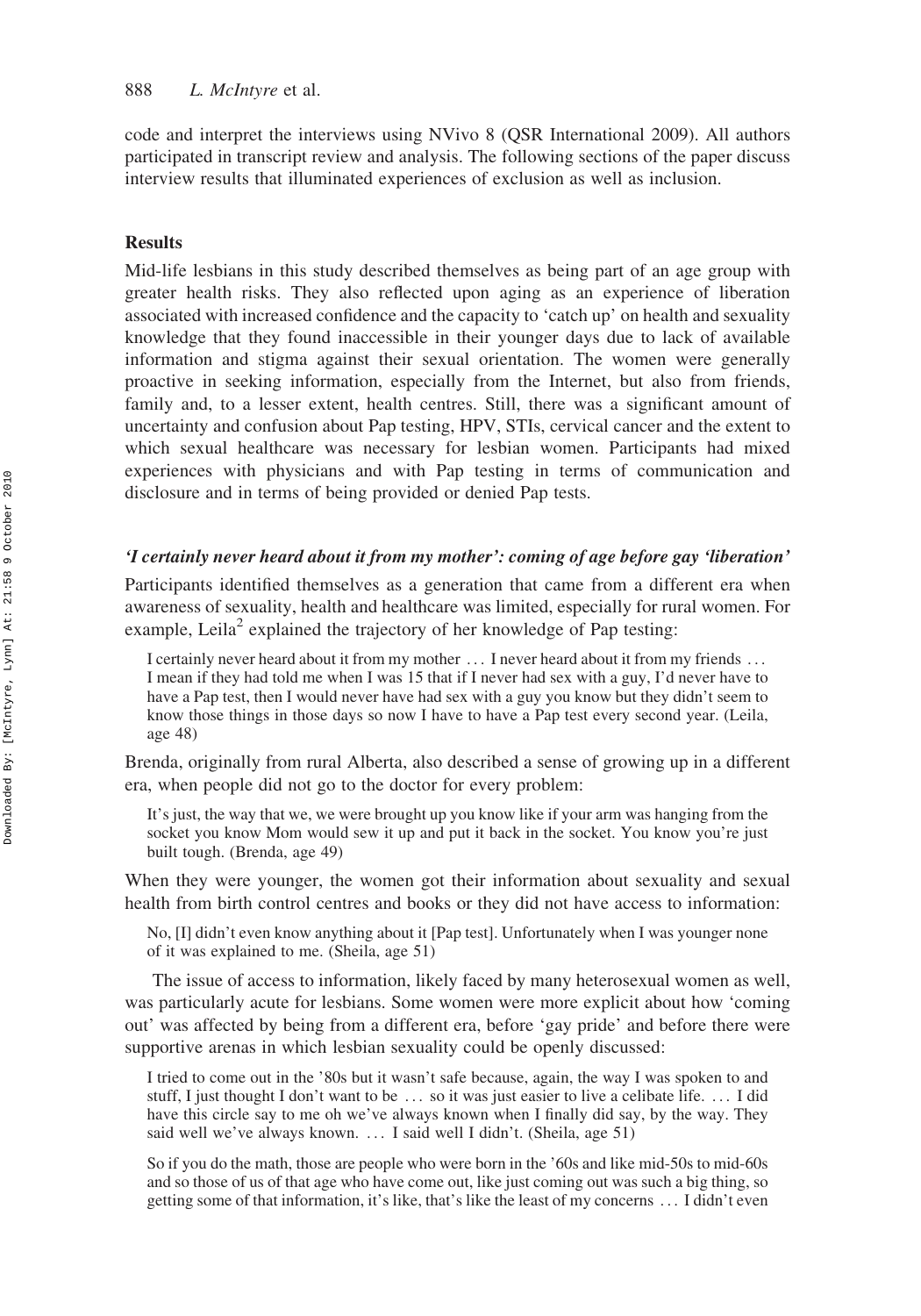figure out for myself that I was lesbian until I was 33 so figuring out my safe lesbian health, was like a whole other galaxy and I was just discovering this little tiny universe here and so, yeah it was kind of limited in that way. (Sam, age 54)

Women thus distinguished themselves from younger women and from younger lesbians:

If you took like a lesbian in her twenty to thirty range right now and compared her body of knowledge about not just her own sexuality but just like all those things related to that, I'm like in kindergarten compared to that. (Sam, age 54)

In relaying how her own mother avoided Pap testing, Brenda suggested that an attitude of embarrassment and secrecy is associated with 'the old days', while contemporary attitudes of openness and assertiveness are important for detecting health problems. Besides distinguishing themselves from other lesbians based on their generation, the women in this study also spoke of new attitudes and behaviours important for mid-life women in general.

# 'As I got into my '30s I kept hearing more about Pap smears': mid-life surveillance and women's perceptions of Pap testing

#### Mid-life surveillance

The women in this group made statements about an increasing need for body surveillance in mid-life. Pap testing was often seen as part of this surveillance, along with mammograms and general awareness of health and well-being:

I know that at a certain age it's a good idea to have that checked. ... I got it [Pap test] the first year I was supposed to. I can't remember what year it was but I'm pretty sure I was in my late 30s, early 40s and as soon as I was supposed to ... and I come from a line of healthcare people and my sister was recommending that I go as soon as possible after 35 and get one. (Leila, age 48)

As you get older things just start breaking down. You're not, your body changes right so ... you know when that's all changing, you, the rest of your body has to be going through some changing too so I think you gotta keep on top of it. (Brenda, age 49)

Surveillance was associated with the body 'breaking down' and 'changing' in mid-life, and the need to pay more attention to health issues as a result. The women also associated mid-life Pap testing with breast cancer awareness, hormonal changes, menopause and other aspects of general health. Sam suggested that certain tests are necessary 'for a woman over 40' and that Pap testing was something she should do regularly:

I felt like the Pap smear was something that I should be doing annually and just add it to my list of now that I'm older okay ... these are these things you're supposed to get done, you know your blood pressure, your yearly mammogram. I got my cholesterol tested. (Sam, age 54)

In these statements, women asserted that Pap testing was something they were supposed to do as mid-life women. Below, we discuss the experience of seeking and receiving health information across the life course and the ways in which these women's lesbian identity played a role in these experiences as well as perceptions of risk.

#### In search of knowledge

An unexpected finding of this study was the extent to which mid-life lesbian women were actively seeking information and support, particularly via the Internet. All of the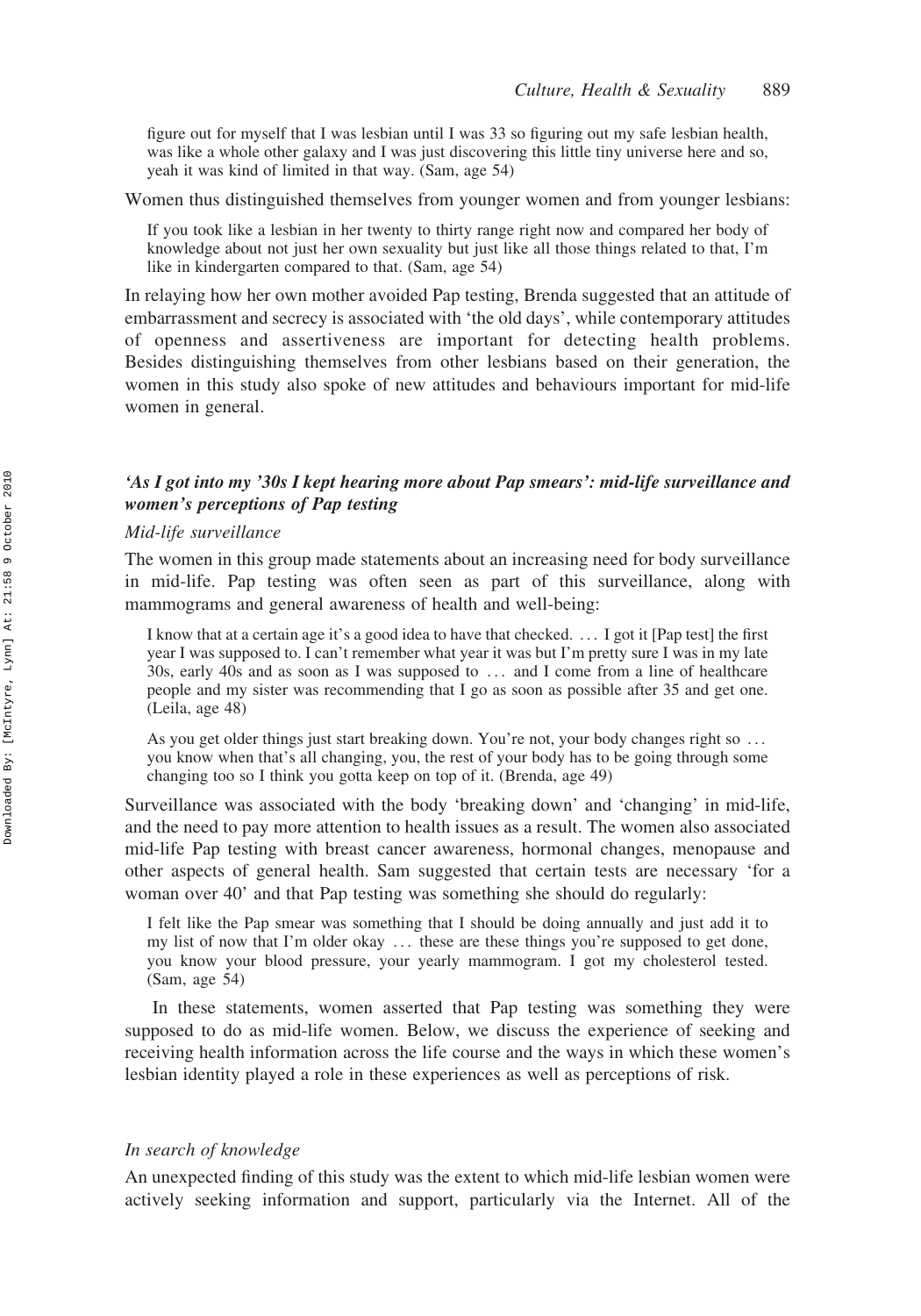participants mentioned that they used the Internet to access freely available information and some asserted that Internet research was a vital part of their healthcare strategy:

It's only in my older years that I'm finally understanding you know a little bit more and seeking the information too. ... I wish I knew what I know now back then. I probably wouldn't have asked the question [about HPV to the doctor]. I would have just researched it by going on the Internet and finding out what is it all about and the fact that it's been around 4000 years. (Sheila, age 51)

If somebody tells me something or hears something, then I would go and do a search. At this point, I'm probably more likely to do it on the Internet. ... It's much easier to do it from home so if that information is out there, it's nice if it can be made available. (Terri, age 47)

Women's efforts to find out more about health and sexuality in their mid-life years shows the extent of new desires to be experts about themselves and the extent to which they were excluded from expertise in the past. In some cases, women were explicit about the fact that their doctor would not always be their primary source of information:

It would always have been friends first, family second, um, and then my own research, ah, either through the Internet or at a library and then finally it would be the doctor and that's kind of a scary realization is that the doctor is down there at fourth [chuckle]. (Debbie, age 43)

The desire to seek information for oneself indicates a level of empowerment, but also revealed women's varying perceptions of their own risk in regards to sexual health, as we discuss in the following sections.

#### 'I'm not just a regular woman': views on lesbian risk

While women perceived Pap screening as an important test for mid-life women, lesbian sexuality was associated with a set of unique health needs, including the perception of decreased sexual health 'risk'. Four of the seven participants stated that lesbian sex is safer than heterosexual sex and others questioned whether the Pap was important for lesbians. For example, Debbie explained that lesbian women were at lower sexual health risk because getting STIs were associated with penile contact:

I actually had a lot of assumptions about the fact that because I was a lesbian somehow lesbian sex is safer even though I was worried about Pap tests for the whole cancer aspect ... when you're in high school, junior high your peers, at least my friends and I always thought that when you got a venereal disease it always came from the guy. It was always the guy's fault and so it was always the dirty penis thing so I think when you finally come out as a lesbian, you carry that assumption and you think you're safe now because you don't have that apparatus involved in your sexuality. (Debbie, age 43)

Brenda, like Debbie, indicated that she sometimes had conflicting thoughts about what all women need versus what is needed 'from a lesbian point of view':

I think that it should be mandatory once a year kind of thing. Not, not from a lesbian point of view like I just kind of shook it off too because I was in that same mindset of, oh really because I don't need birth control, I don't need a Pap, because I don't have any worry about becoming pregnant. (Brenda, age 49)

Kate had also thought that the Pap test was only necessary when sexually active with men:

It was just like a few days ago when I was telling my girlfriend about me doing this interview, that I actually even this week had a discussion about the Pap test and, and I said you know I don't even see why I need to have them anymore, because I haven't been with men and then she was the one that tell [sic] me about some virus, HPV virus or something like that, that, that I guess can stay in your body so that's why it's still important for me to have a Pap test. (Kate, age 49)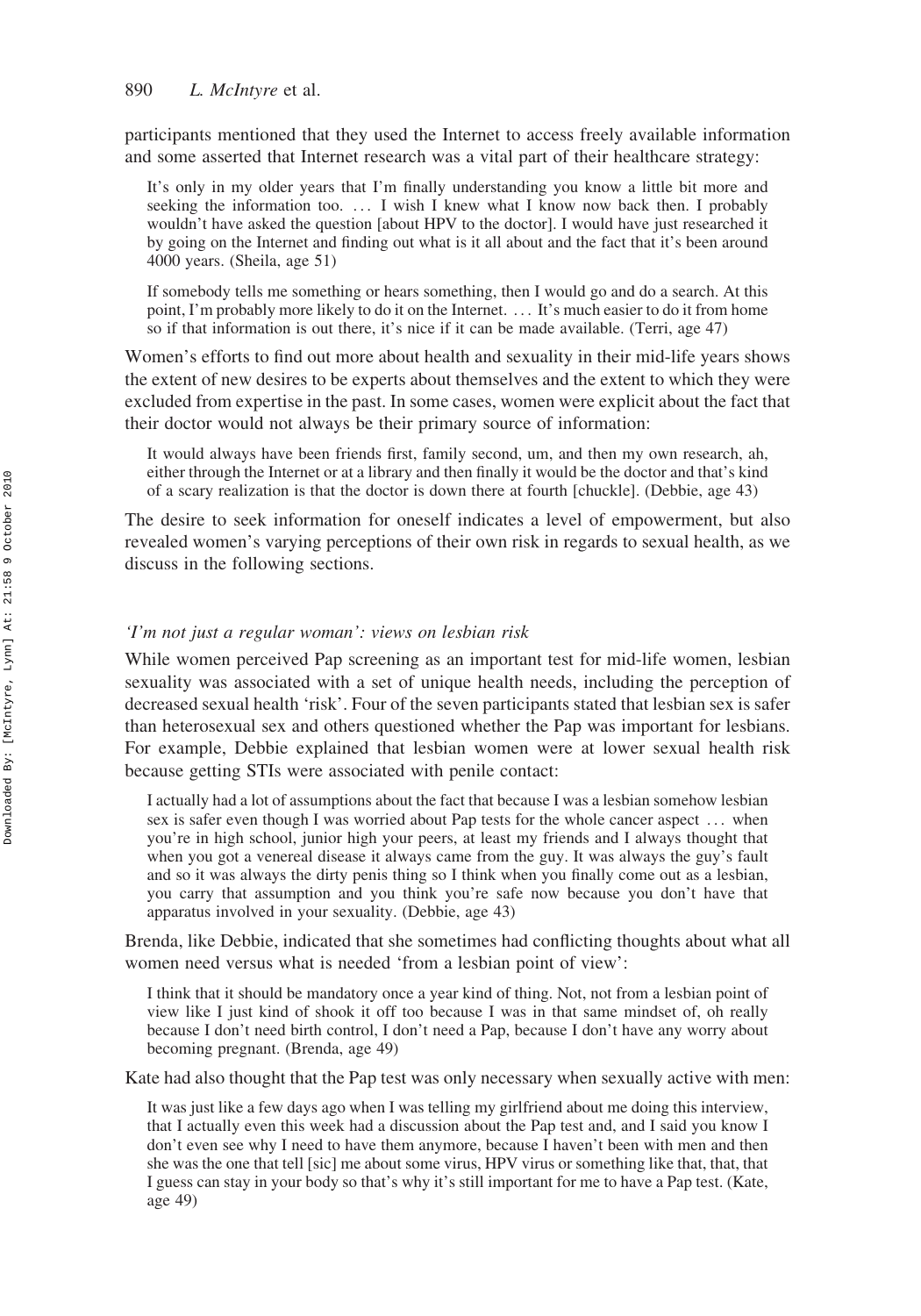Despite perceptions of the safety of lesbian sex, a significant finding was that women also associated Pap testing with a woman's general well-being and mid-life body surveillance. In this regard, all participants were able to identify the Pap as looking for cancer, but HPV or STIs were rarely mentioned. Sam was one of the interviewees who most strongly expressed that Pap testing is for all women regardless of sexuality:

I just figure I categorize myself in with other women and so if, if they're at risk, I'm also at risk regardless of whether I've had sex with a man or not. Like I still have the same parts. ... Women in general they talk about getting their Pap smear done so you just as a woman you just sort of lump yourself in that group. I have never really designated my healthcare to be different although I suppose it could be but I have not like said oh I'm gay so therefore my needs are different than this larger group of women. (Sam, age 54)

Regardless of point of view on the need for a Pap test, lesbian identity was considered as unique from mid-life female identity. Sam still questioned whether her physician or 'the medical community' really 'knew' the true risks of lesbian women. Leila, who described a good relationship with her physician (who knew of her sexuality) stated: 'I know that [my doctor] thinks about my health in terms of a lesbian.' Leila was therefore one of the few women in the study who confidently stated, 'I'm not just a regular woman, I'm a lesbian.' Tension regarding beliefs of the needs of mid-life women versus the needs of lesbian women was exacerbated by information received from physicians. Several women had had physicians advise them against Pap testing for lesbian women (or for less frequent testing) as was the case for Terri:

I knew a fair amount about the, the HPV virus and stuff like that. I've never had sex with men so I mean that, when she [doctor] said that [I didn't need a Pap] I just kind of thought well it makes sense but I didn't really think much more about it. (Terri, age 47)

These experiences raised issues of empowerment as women 'came of age' at mid-life.

# "You get to a point in your life where you're not afraid to talk about your health": paradoxes of disclosure and empowerment

Most of the women in this study described themselves as gaining courage, assertiveness and knowledge in mid-life. In the past, women identified difficulties speaking out, which stemmed from actual negative treatment by physicians, but also related to being from an era of relative silence and shame around lesbian sexuality. Growing older was associated with increased capacity to be assertive in health matters. For instance, Brenda made the powerful assertion, 'You get to a point in your life where you're not afraid to talk about your health.' This section explores some of the actions and experiences in clinical settings that follow or contradict a sense of courage and empowerment. For some, these capacities enabled them to speak up in the doctor's office or take independent action to address their health concerns, in particular in seeking Pap testing:

I didn't like the way that we were as a lesbian and not having heterosexual relations and things like that, how easy it seemed to be in the mindset of the doctor to brush you off and say no you don't need a Pap. You, why, why do you need one? You're, you're not having intercourse ... you talk to friends about that and they said no, you have to demand it. You know if you're a lesbian, you have to demand it and I go why should it make any difference? (Brenda, age 49)

I argued with my doctor every year to get this test when she sort of discouraged it. (Sam, age 54)

Terri, who has a master's degree in sociology and had fought for same-sex benefits in the workplace when few employers offered them, also found empowerment through aging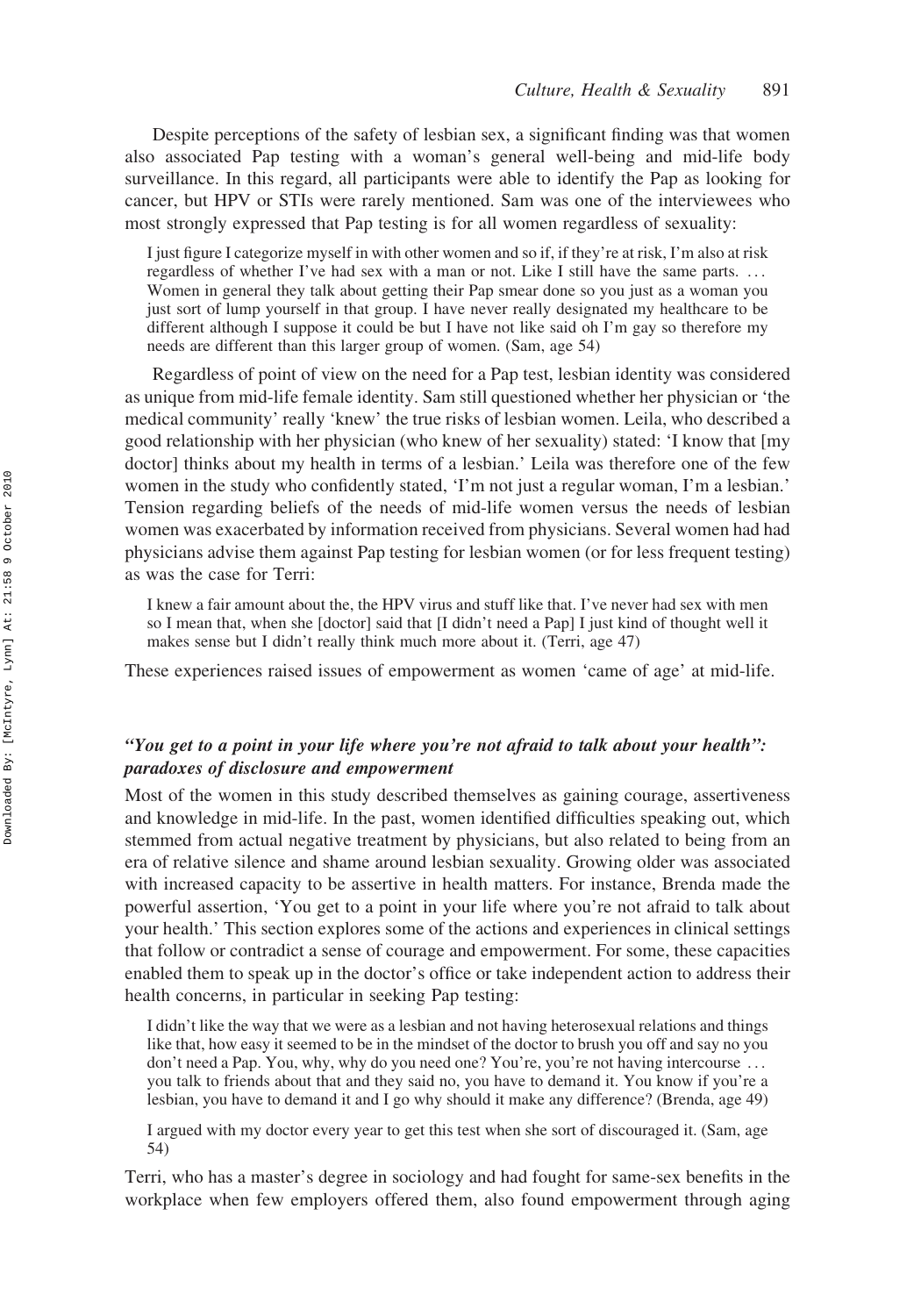and education. She had described a 'rough' sexual health visit with a rural Albertan provider as a young woman. Years later, she reflected on this:

I think the knowledge of the potential abusive physicians by patients was probably pretty limited at the time, particularly limited at a place like [rural Albertan town] so it, it really would have been many years later before I would have thought about, um, how inappropriate this doctor was with, with me. (Terri, age 47)

Despite her history of self-advocacy, she repeatedly described her clinical encounters regarding Pap testing as 'really uncomfortable' and even upsetting in both a physical and psychological way. In terms of communication with her physician, she said:

I've had physicians who are pretty good communicators ... I think it's a two-way thing and I'm not particularly communicative with physicians either. (Terri, age 47)

Thus growing confidence in their knowledge about their body and health needs did not always translate into openness or assertiveness with health professionals. Some women explained that either the atmosphere was too impersonal and potentially judgmental to talk openly or that their efforts at communication were shut down by health providers.

Sheila described trying to speak up about poor treatment from clinic staff on numerous occasions:

When I got shot down it's like just bear with it and every now and then I would speak up and get shot down again so I'd be quiet for a little bit longer but there's always something in me that always makes me have to speak up yet again. (Sheila, age 51)

Debbie described how she had to force herself to come out to her gynaecologist despite feeling anxious:

I would say it's quite anxiety-ridden when I knew I was going to have to go in and talk particularly to the gynaecologist about my lack of libido and such. I pretty well had come out to them during the first surgery because of course it was a question of are you pregnant or will you ever be pregnant and they insisted on doing a pregnancy test so I pretty well had to say look I'm a lesbian, I'm not pregnant. (Debbie, age 43)

These uncertainties and reluctances about disclosing sexuality illuminate a central tension in our participants' experiences: their growing confidence in knowledge about their bodies and the need for mid-life surveillance and assertiveness was often constrained in the interaction with the healthcare provider. Even though Brenda described having a positive relationship with her physician, she also indicated that she and her doctor had very little communication about sexual health and, thus, her doctor operated on assumptions about what lesbians do:

There was no assumption that well maybe we're bringing a third in and maybe it's a male, there was never anything asked. Would doctors ask that? Are they able to ask that kind of question? (Brenda, age 49)

Kate, who also described a 'pretty good' relationship with her doctor, said that there was 'generally no discussion' with her current doctor about Pap testing or sexual health and that her doctor had not asked her about her sexual history:

Nothing at all [about sexuality], which is actually what I thought was interesting because she didn't even, I mean she didn't even know that I, I mean for the longest time I think she just assumed I was straight like I said but never, ever has asked me anything about that ever. (Kate, age 49)

Women in this study affirmed the persistence of heterosexism in the medical system in that their health providers tended to assume they were straight (Mathieson 2007, 274). Some studies indicate that, overall, disclosing sexual orientation results in better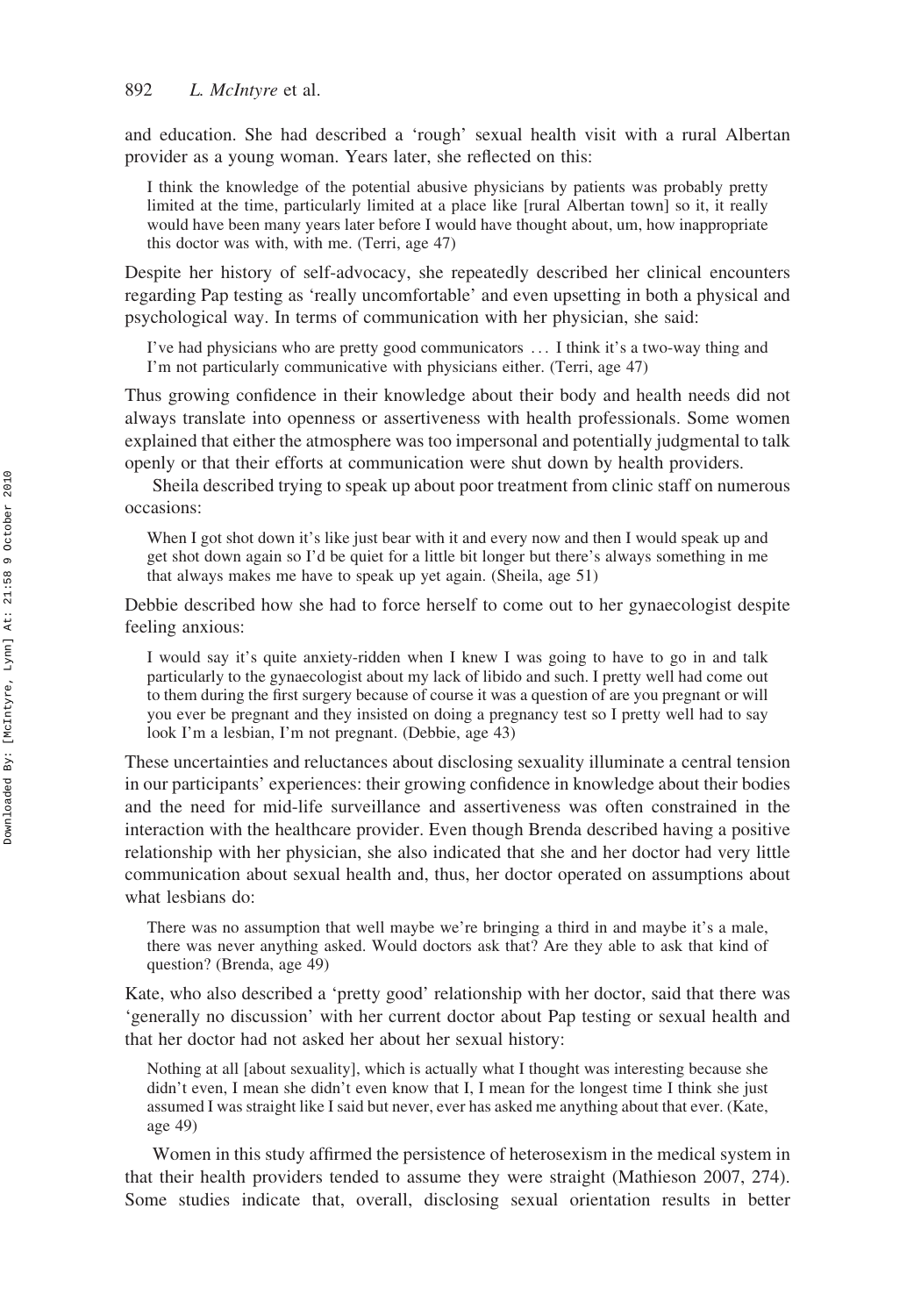healthcare (Steele, Tinmouth and Lu 2006), but this depends on whether the provider is appropriately informed about lesbian health needs. Indeed, some participants expressed a sense of 'relief' at being open with their provider. However, other studies suggest that 'Women report negative impacts of disclosure and inappropriate advice from providers as a direct result of disclosure' (Mathieson 2007, 277). For the women in this study who did come out, some had no noticeable shift in the course of care, questioning or treatment or experienced a series of assumptions on the part of physicians about lesbian needs and risks that resulted in inappropriate advice. Thus, while participants expressed a desire for more openness and communication with physicians, it is clear that disclosure must be accompanied by both acceptance and an awareness of women's true needs.

## **Discussion**

The women in this study asserted that they are from a different era. Born between 1956 and 1967, they came of age in a time that is generally associated with social activism, the women's movement, radical and liberal feminism, civil rights and new levels of openness about sexuality and sex. In urban north American centres, a political movement for gay liberation emerged in the late-1960s (Efscoffier 1985, 122; Engel 2001; Jay and Young 1992), while in Canada, Smith (1999, 37, see also McLeod 1996) dates the emergence of a gay and lesbian movement based in major eastern cities such as Ottawa, Montreal and Toronto to 1971. Scholars suggest that, in Canada, lesbians were marginalised by both male dominance in the gay liberation movement and heterosexism in the women's movement (Smith 1999, 37–9). Lesbian sexuality and political activism did not become visible in Canada until the 1980s (Smith 1999, 39; Taylor and Rupp 1993).

In 1975–1985, when the women in this study were approximately 20 years old, lesbian women in rural Canada were not in a position to experience sexual liberation. It was, as participants suggested, a case of being marginalised in terms of information and awareness about lesbian sexuality, rights and health. While they may have missed out on a coming of age in their youth, this group of women approached mid-life at a time when women's health issues received unprecedented attention and care in the medical system and broader public health discourses. Weisman (1997, 179) writes of a paradigmatic shift in women's health taking place in the 1990s that drew attention to gender inequities in healthcare and to improving the health of women. The aims of the woman-centred healthcare movement were reflected in policy initiatives such as the US Breast and Cervical Cancer Mortality Prevention Act of 1990, which resulted in the launching of the US Centers for Disease Control's National Breast and Cervical Cancer Early Detection Program (Weisman 1997, 182). In Canada, the new emphasis on women's health, and in particular on the health concerns of mid-life women, was represented by the emergence of specialised clinics such as the Saskatchewan Women's Mid-life Health Centre and the Westcoast Clinic for Women's Midlife Health in Vancouver, based in a major urban centre in western Canada, which founded programs such as Pap and Mammogram Awareness Week.

Our participants' entering mid-life also corresponded to the rise of accessible information technologies permitting them to seek out health information for themselves and thus learn more about their own bodies. Importantly, it was not just media and public discourses that influenced women's thinking about Pap testing, it was also the perspectives of their friends, partners and family members and views posted on the Internet that invited mid-life lesbian women to take care of their health in particular ways. In a sense, women were experiencing more than just dominant sexual scripts – by taking account of the various experiences and perspectives of their friends and co-workers and the multifarious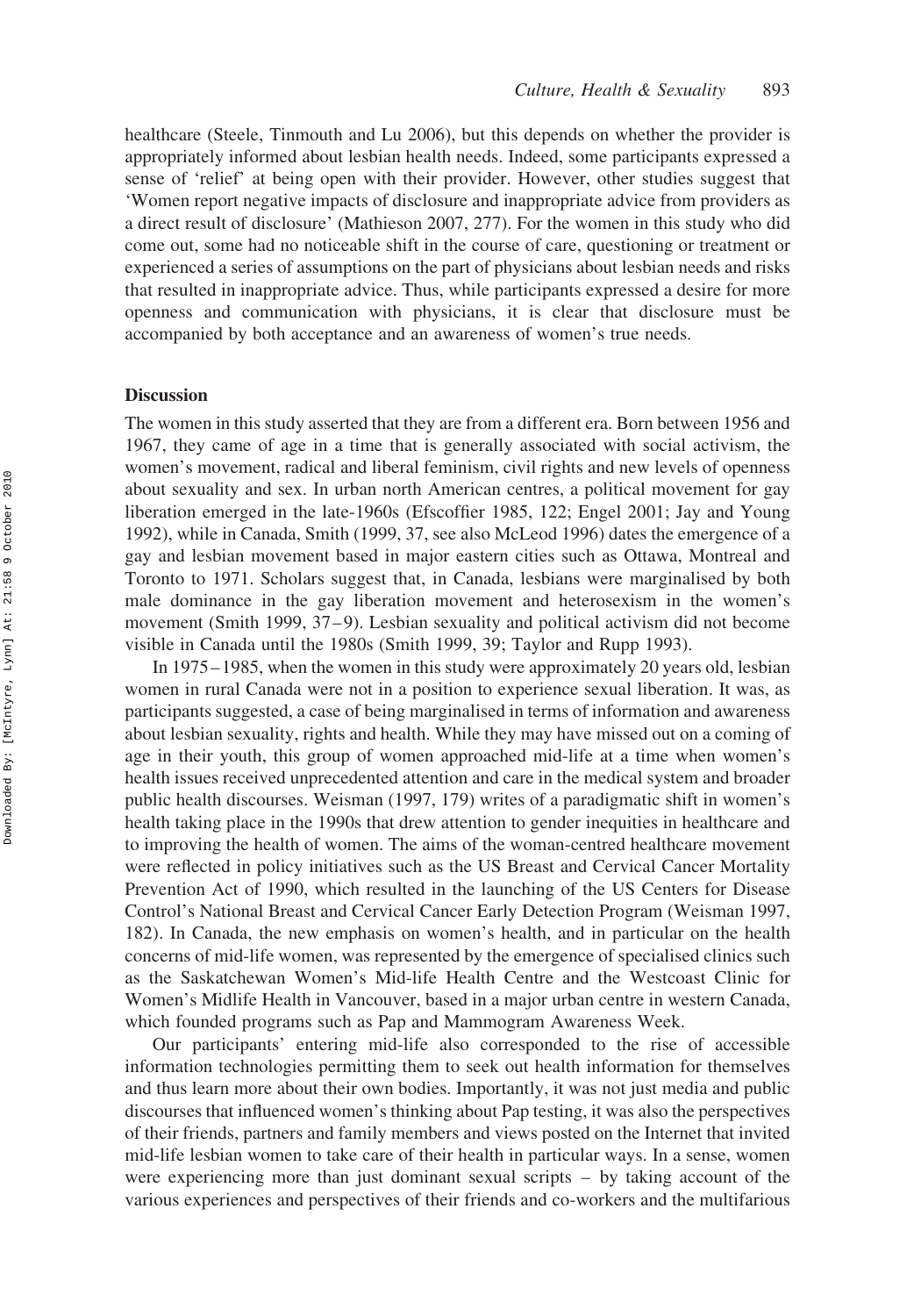views on the Internet they may have been compelled to pursue preventive health measures. Our participants more often associated Pap testing with cancer screening than with HPV, indicating the potency of an inclusive discourse that compels lesbian and non-lesbian women to take up Pap testing for general health and well-being.

Yet, as scholars of exclusion have pointed out, 'the terms of inclusion can be problematic, disempowering, or inequitable' (Hickey and de Toit 2007 as cited in Fangen 2010, 134) and propose that women lose, not gain, power over their health and bodies when they are targeted by powerful institutions such as the medical system, through which authoritative experts determine what they need. Coney (1991), Morgan (1998) and others are also critical of health discourses that pathologise a natural aging process in women. Yet Morgan admits that the 'medicalisation of women's health' is not necessarily experienced as disempowering. This was the case with participants in this study. A kind of 'medicalized agency' (96) emerged as participants described feelings of satisfaction and empowerment from being assertive about their health needs and insisting on action from healthcare providers. This was also apparent as they distinguished themselves from, in their views, both an older, more complacent generation of women who submitted to medicalised authority and from a younger generation of lesbian women who have had unconditional access to sexual health information in much more supportive socio-political conditions and thus have had less need to be assertive or demanding.

Nonetheless, our study also demonstrates the barriers to inclusive healthcare confronted by our participants. Mathieson (2007) writes, 'The empirical evidence from the USA, the UK and Canada overwhelmingly points to a history of discriminatory attitudes towards gays, lesbians, and bisexuals on the part of health care providers' (274). The women in our study were not generally subjected to discriminatory language or treatment from physicians to whom they came out. Rather, if they were out, they faced the risk of being told that they did not really need Pap testing and were made to feel as though they were inconveniencing the doctor by insisting on Pap testing, a qualitatively different kind of exclusion. Thus, physician actions and words that marked off lesbian health needs as less pressing and less necessary contradicted the sense that mid-life women are supposed to have Pap tests. Furthermore, the discourse of mid-life 'bodily breakdown' was for many of our participants the first time they had ever felt included in health promotion messages, which at the same time confounded beliefs about the decreased 'risks' of lesbian women. In this case, the medicalisation of mid-life, combined with increased access to previously inaccessible knowledge and views via the Internet was a compelling contradiction to experiences of exclusion related to a sense of being distinct from other women on the basis of sexuality alone. These contradictions likely play a role in decreased uptake of Pap testing by lesbians who share these experiences (Diamant, Schuster and Lever 2000).

This small focused study of mid-life lesbians indicates the effects and operation of inclusion as much as exclusion in dominant health scripts. The Pap experience emerged as a symbol of mid-life that is itself an inclusive and compelling health script, even though lesbian sexuality is excluded from health discourses. Yet inclusion comes with its own risks. For some women, the sense of being included in healthcare scripts by virtue of aging and of being female motivated actions that nevertheless led to experiences of exclusion in clinical settings. For others, the sense of having important, unique healthcare needs as lesbian women, partially motivated by broader mid-life health discourses, prompted participants to seek out information via the Internet to avoid awkward and potentially demeaning encounters with healthcare providers. These conflicting scripts challenge midlife lesbians to understand and act on their mid-life health surveillance responsibilities and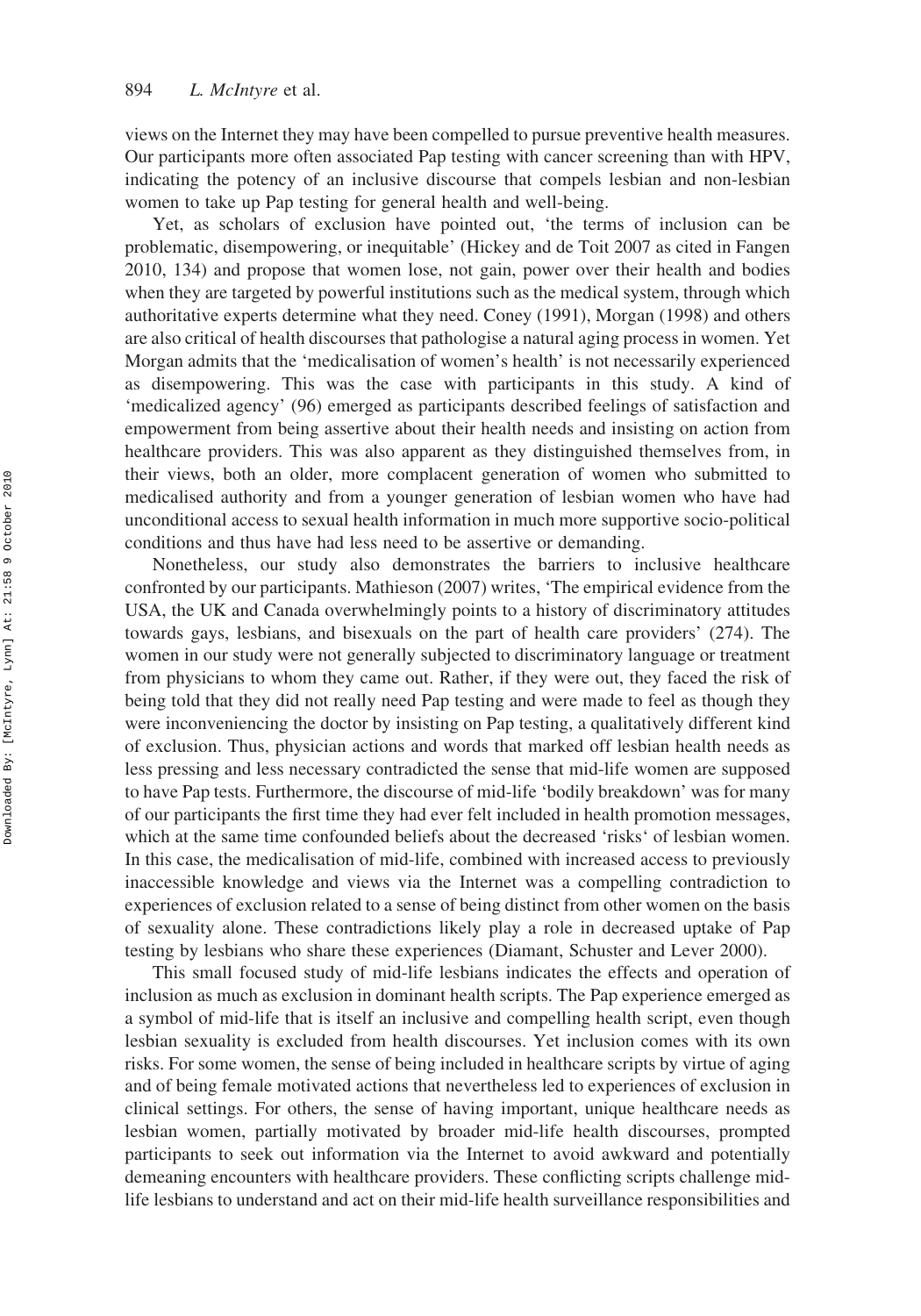speak to the need for healthcare providers to pay more attention to social locations such as age when examining lesbian health.

# Conclusion

A history of exclusion means that lesbians may see themselves as absent from sexual health scripts, or they may already have strategies for reinterpreting general health messages 'from a lesbian point of view', as one of our interviewees said. In this study, perceptions of cancer risk, increased confidence in mid-life and the need for mid-life body surveillance invited and compelled women to pursue healthy actions. Without promoting what Taylor (2008, 525) has criticised as 'inclusion via assimilation', we suggest it is still important to recognise and leverage the assertion, 'I have the same parts', where it exists. However, in light of arguments that stress the medicalisation of mid-life women, it is essential to cast a critical eye to a politics of inclusion, as well as exclusion, to better understand the ways that lesbians are empowered and oppressed in competing and even contradictory ways, inside and outside the doctor's office.

Recent studies have suggested that if information about lesbian sexuality is not open and explicit in health promotion messages, lesbians assume the issues being discussed refer to heterosexual women (Power, McNair and Carr 2009, 76). In this study, women felt 'included' in the discourse of mid-life health, but often constrained or conflicted by how their lesbian identity influenced these needs. Our findings affirm Fangen's (2010) suggestion that exclusion is dynamic, complex and multidimensional because 'an individual lives his or her life in many different arenas' (133). Inclusion and exclusion, belonging and non-belonging, participation and non-participation can occur simultaneously (153). As has been pointed out before, just as 'the notion of gender as the most important category in women's experiences flattens out important differences' (Hankivsky 2007, 78), research into lesbian experiences should be wary of producing a 'categorical hegemony' (Friedman 1995, 4) based on lesbian identity alone (Kerker, Mostashari and Thorpe 2006). Epstein (2007, 10) has pointed out that attempts to address disadvantage and exclusion of vulnerable groups may end up exacerbating stigma or discrimination against them. What is clear in this study is that many of those who do choose to come out as 'lesbian' experience stereotypes about sexual behaviour and other health risks that contradict their true needs and ignore other identity labels such as 'mid-life woman'. Our findings show that no matter how explicit and open health messages are about lesbian sexuality, the quality of care from healthcare providers is critical in creating inclusion and must take into account the diversity of lesbian experiences and needs.

#### Acknowledgements

We are grateful to the women who participated in the study and to funding provided by the Canadian Institutes for Health Research, Institute for Gender and Health Research Chair Program in Gender, Sex and Health.

#### Notes

- 1. It is important to note that women who have sex with women are advised to follow the same screening guidelines for cervical cancer as women who have sex with men. At the time of the study, Pap testing in Alberta was recommended for 'All women aged 18 and over who have had sexual intercourse' (Alberta Cervical Cancer Screening Working Group 2006), which could be interpreted as excluding women who self-identify as lesbian.
- 2. Pseudonyms are used to indicate the source of quotes.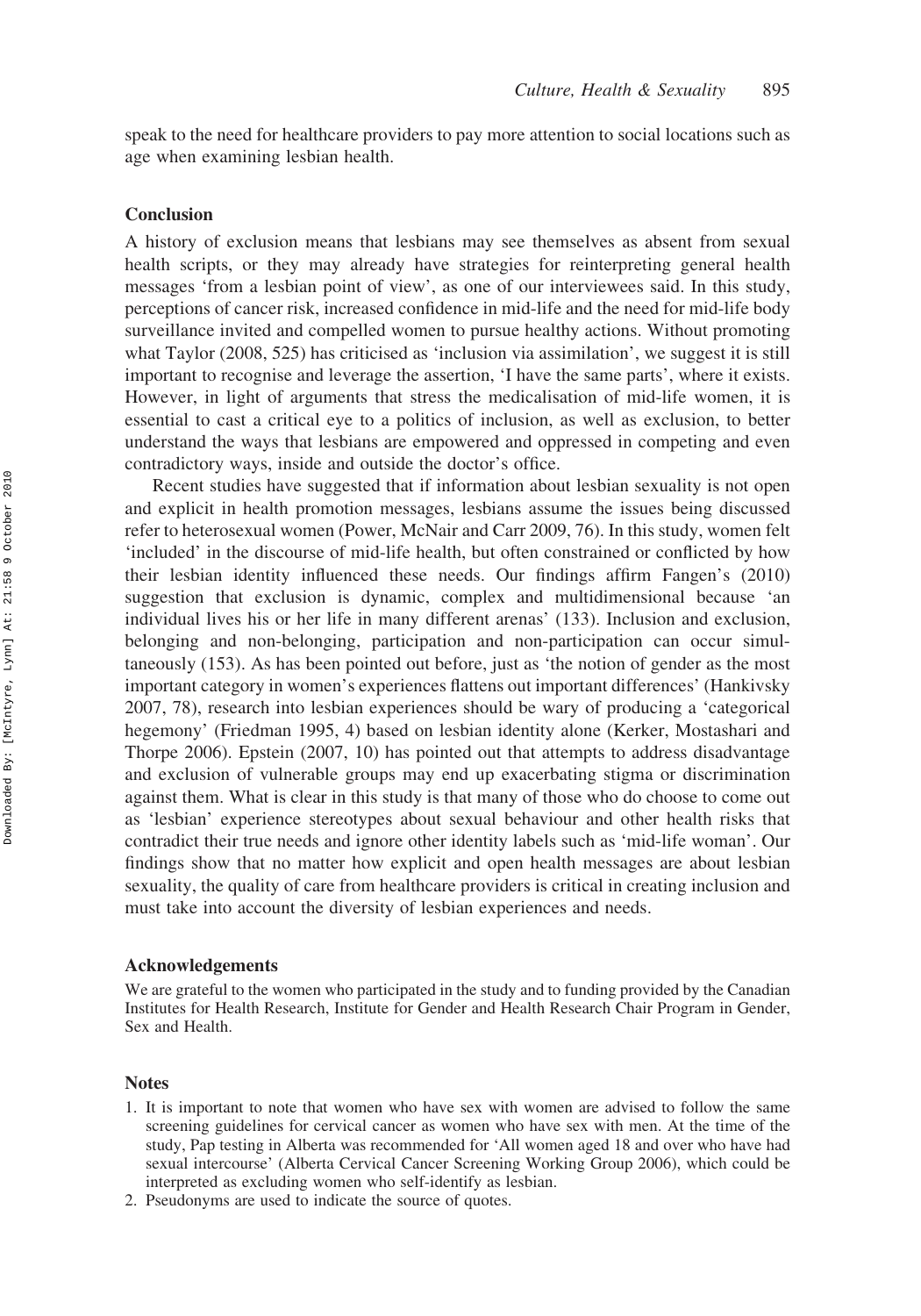#### References

- Alberta Cervical Cancer Screening Working Group. 2006. Screening for cervical cancer: Revised. Edmonton, AB: Toward Optimized Practice (TOP). http://www.topalbertadoctors.org/ informed\_practice/clinical\_practice\_guidelines/complete%20set/Cervical%20Cancer/cervical\_ cancer\_guideline.pdf
- Baldock, J. 2007. Social policy, social welfare and the welfare state. In Social policy, ed. J. Baldock, N. Manning, and S. Vickerstaff, 5–30. New York: Oxford University Press.
- Bergeron, S., and C. Senn. 2003. Health care utilization in a sample of Canadian lesbian women: Predictors of risk and resilience. Women and Health 37: 19–35.
- Coney, S. 1991. The menopause industry: How the medical establishment exploits women. Auckland: Penguin Books.
- Daley, A. 2006. Lesbian and gay health issues: OUTside of Canada's health policy. Critical Social Policy 26, no. 4: 794–816.
- Diamant, A.L., M.A. Schuster, and J. Lever. 2000. Receipt of preventive health services by lesbians. American Journal of Preventative Medicine 19: 141–8.
- Engel, S.M. 2001. The unfinished revolution: Social movement theory and the gay and lesbian movement. Cambridge: Cambridge University Press.
- Epstein, S. 2007. Inclusion: The politics of difference in medical research. Chicago and London: University of Chicago Press.
- Escoffier, J. 1985. Sexual revolution and the politics of gay identity. Socialist Review 82/83: 19–53. http://williamapercy.com/wiki/images/Sexual\_Revolution\_and\_the\_Politics.pdf
- Fangen, K. 2010. Social exclusion and inclusion of young immigrants: Presentation of an analytical framework. Young 18, no. 2: 133–56.
- Friedman, S.S. 1995. Beyond white and other: Relationality and narratives of race in feminist discourse. Signs 21, no. 1: 1–49.
- Government of Alberta. 2009. Notice of changes to Alberta's human rights legislation. Edmonton, AB: Alberta Human Rights Commission. http://www.albertahumanrights.ab.ca/about/legislation/ notice\_legislation.asp
- Hankivsky, O. 2007. More than age and biology: Overhauling lifespan approaches in women's health. In Women's health in Canada: Critical perspectives on theory and policy, ed. O. Hankivsky, M. Morrow, and C. Varcoe, 64–92. Toronto: University of Toronto Press.
- Hickey, S., and A. du Toit. 2007. Adverse incorporation, social exclusion and chronic poverty. CPRC Working Paper 81. Manchester: Institute for Development Policy and Management, University of Manchester.
- Hsieh, H-F., and S.E. Shannon. 2005. Three approaches to qualitative content analysis. Qualitative Health Research 15, no. 9: 1277–88.
- Hudspith, M. 1999. Caring for lesbian health: A resource for health care providers, policy makers and planners. Victoria, BC, Canada: Ministry of Health and Ministry Responsible for Seniors. http://www.health.gov.bc.ca/library/publications/year/1999/caring.pdf
- Hyde, Z., J. Comfort, G. Brown, A. McManus, and P. Howat. 2007. The health and well-being of lesbian women in Western Australia. Perth: WA Centre for Health Promotion Research, Curtain University of Technology.
- Jay, K., and A. Young. 1992. Out of the closets: Voices of gay liberation. New York: New York University Press.
- Kerker, B.D., F. Mostashari, and L. Thorpe. 2006. Health care access and utilization among women who have sex with women: Sexual behaviour and identity. Journal of Urban Health: Bulletin of the New York Academy of Medicine 83, no. 5: 970–9.
- Mathieson, C.M. 2007. Negotiating sexualities in women's health care. In Women's health in Canada: Critical perspectives on theory and policy, ed. O. Hankivsky, M. Morrow, and C. Varcoe, 272–96. Toronto: University of Toronto Press.
- McLeod, D.W. 1996. Lesbian and gay liberation in Canada: A selected annotated chronology, 1964– 1975. Toronto: ECW Press/Homewood Books.
- Morgan, K.P. 1998. Contested bodies, contested knowledges: Women, health and the politics of medicalization. In The politics of women's health: Exploring agency and autonomy, ed. S. Sherwin, 83–121. Philadelphia: Temple University Press.
- Power, J., R. McNair, and S. Carr. 2009. Absent sexual scripts: Lesbian and bisexual women's knowledge, attitudes and action regarding safer sex and sexual health information. Culture, Health and Sexuality 11, no. 1: 67–81.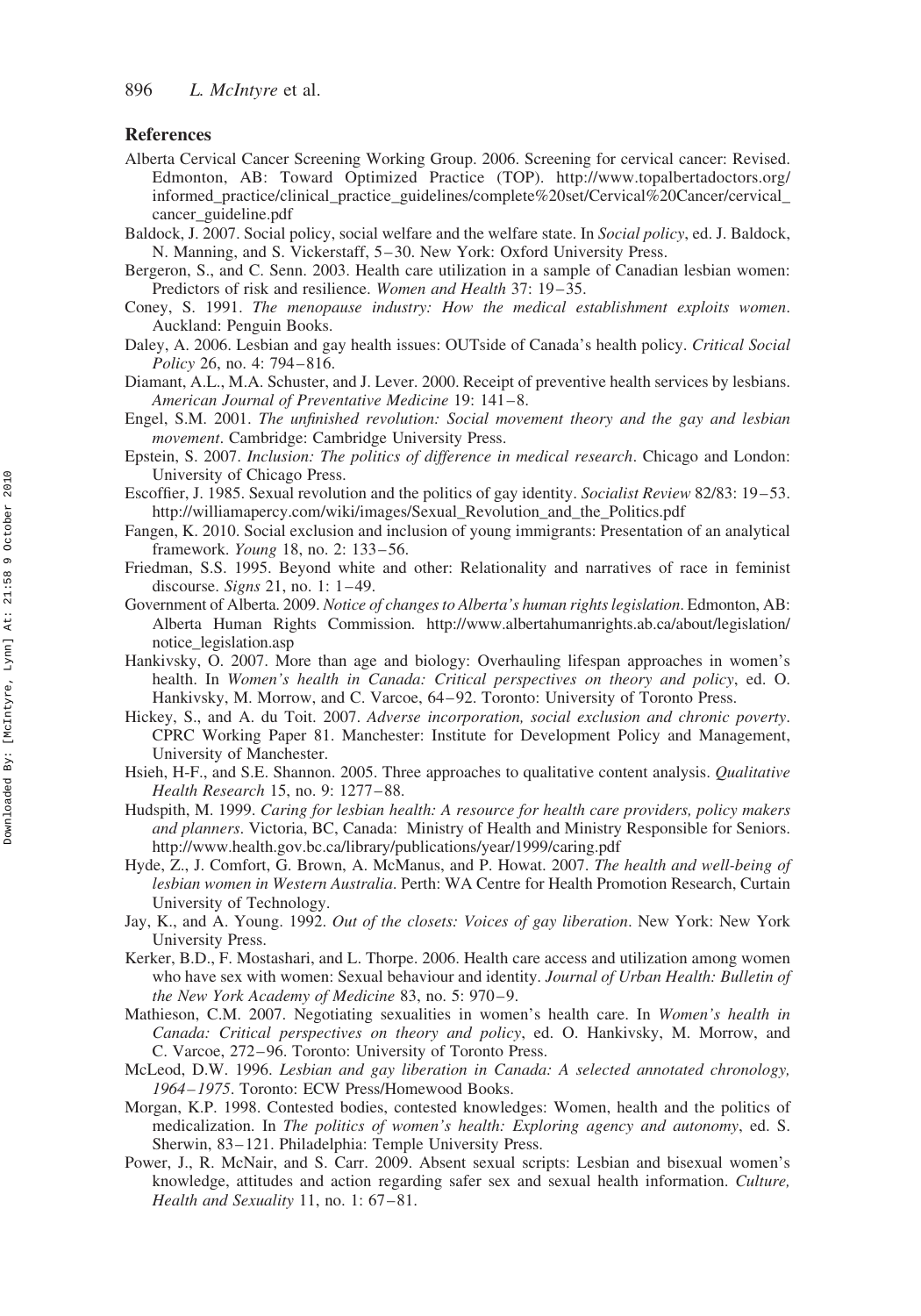- Powers, D., D.J. Bowen, and J. White. 2001. The influence of sexual orientation on health behaviors in women. In Prevention issues for women's health in the new millennium, ed. W.M. Wechsberg, 43–60. Philadelphia: Haworth Press.
- QSR International. 2009. NVivo (Version 8.0.355.0) [Computer software]. Doncaster, Australia: QSR International.
- Ramsay, H. 1994. Lesbians and the health care system: Invisibility, isolation and ignorance You say you're a what? Canadian Woman Studies 14: 22-7.
- Richardson, D. 2000. The social construction of immunity: HIV risk perception and prevention among lesbians and bisexual women. Culture, Health and Sexuality 2, no. 1: 33–49.
- Smith, M.C. 1999. Lesbian and gay rights in Canada: Social movements and equality-seeking, 1971– 1995. Toronto: University of Toronto Press.
- Steele, L.S., J.M. Tinmouth, and A. Lu. 2006. Regular health care use by lesbians: A path analysis of predictive factors. Family Practice 23, no. 6: 631–6.
- Szewchuk, A., and L. McIntyre. 2010. Perceptions of the Pap test clinical experience: An exploratory study of mid-life lesbian women in Calgary. Poster presented at Cervical Screening Collaboration: Sharing strategies to maximize participation in cervical screening in Canada workshop. Pan-Canadian Cervical Screening Initiative, February 23–24, Montreal, Canada.
- Taylor, V., and L. Rupp. 1993. Women's culture and lesbian feminist activism: A reconsideration of cultural feminism. Signs 19, no. 1: 32–61.
- Taylor, Y. 2008. 'That's not really my scene': Working-class lesbians in (and out) of place. Sexualities 11, no. 5: 523–46.
- Thompkins, R., and P. Deloney. 1995. Inclusion: The pros and cons. Issues ... About Change 4, no. 3. Austin, TX: SEDL. http://www.sedl.org/change/issues/issues43.html
- Weisman, C. 1997. Changing definitions of women's health: Implications for health care and policy. Maternal and Child Health Journal 1, no. 3: 179–89.

## Résumé

Il est dit des lesbiennes qu'elles ne se sentent pas visées par les messages de santé sexuelle qui prennent pour acquise l'hétérosexualité, une situation liée à un taux de recours au frottis cervical plus faible parmi elles. Cet article décrit une étude qualitative modeste et ciblée, conduite à Calgary, au Canada, qui a apporté un éclairage sur les expériences et les perceptions de lesbiennes dans la quarantaine concernant le frottis cervical et la santé. Les participantes ont indiqué qu'elles se sentaient contraintes et incitées à avoir recours au frottis cervical par un discours non spécifique – celui de «la quarantaine», une période de la vie associée à la nécessité de plus en plus marquée de surveiller l'organisme. Elles ont également parlé du vieillissement comme d'une expérience de libération, d'une plus grande confiance en elles, et d'une période de leur vie où elles peuvent se «rattraper» sur des questions de santé et de sexualité, dont elles ont été privées dans leur jeune âge. D'un autre côté, elles ont exprimé des incertitudes significatives à propos du frottis cervical, du papillomavirus humain (HPV), du cancer du col de l'utérus et du type de soins de santé sexuelle dont elles ont besoin, ces incertitudes se renforcant avec les messages des physiciens qui, dés l'instant où leur identité sexuelle est révélée, leur suggérent une moindre nécessité du recours au frottis cervical. Notre approche des soins de santé pour les lesbiennes dans la quarantaine, nous amène à recommander la plus grande attention analytique aux modes d'inclusion et d'exclusion des lesbiennes, par les scripts de santé sexuelle dominants, en particulier de la part des prestataires de soins qui doivent être attentifs à la diversité des expériences et des besoins des femmes.

#### Resumen

Las lesbianas se quejan de que se sienten excluidas de los mensajes de salud sexual porque estos presuponen la heterosexualidad, lo que se ha vinculado a bajos niveles de la prueba citológica (Papanicolau) entre este colectivo. En este artı´culo analizamos un pequen˜o estudio cualitativo y centrado que se llevó a cabo en Calgary, Canadá, donde se reflejan las experiencias y percepciones de lesbianas en la edad madura con respecto a la prueba citológica y la salud. Las participantes indicaron que se sentían obligadas e invitadas a acceder a las pruebas citológicas por un discurso inclusivo que se refería a la "edad madura", un periodo que se relaciona con una mayor necesidad de vigilancia corporal. También reflexionaron sobre la edad como una experiencia de liberación en la que aumentaba la confianza y un momento en que podían ponerse al día con cuestiones de salud y